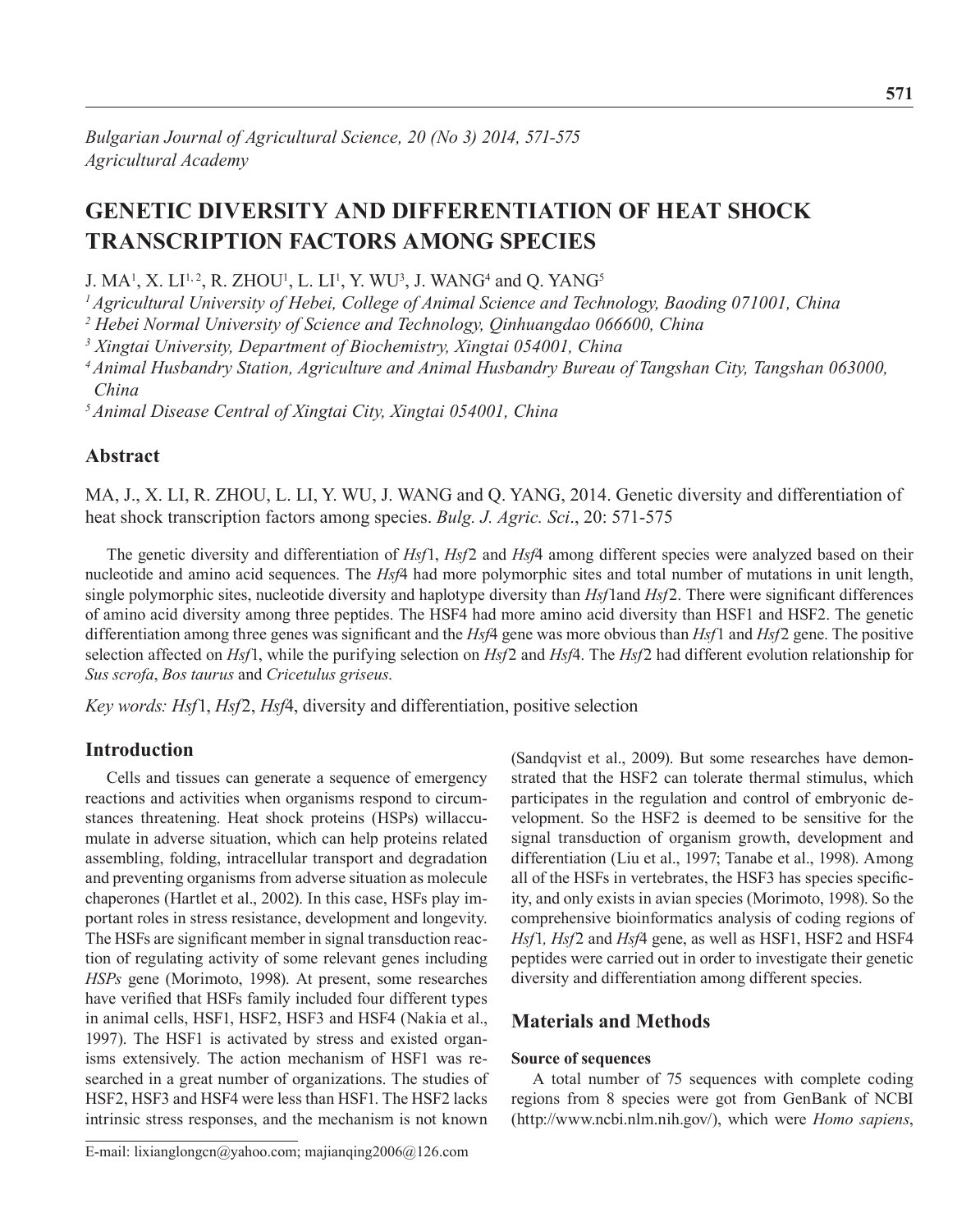*Mus musculus*, *Cricetulus griseus*, *Rattus norvegicus*, *Pongo abelii*, *Sus scrofa*, *Pan troglodytes* and *Bos Taurus* (Table 1)*.*

#### **Analysis methods**

All of the sequences were aligned first using Clustal W program in BioEdit (version 7.0.5). The complete coding region of *Hsf*1 (1125bp), *Hsf*2 (1557bp) and *Hsf*4 (1079bp) was selected for analysis. Then the DnaSP software (version 5.10) and SPSS statistical software were used to analyze the genetic diversity, including polymorphic site (S), number of haplotypes (H), haplotype diversity (Hd), nucleotide diversity (Pi), average number of nucleotide substitutions per site between populations (Dxy), average net nucleotide substitutions per site between populations (Da), total number of mutations (Eta) , singleton variable sites (SP), number of synonymous substitutions sites (SS) and nosynonymous substitutions sites (NSS) for *Hsf*1, *Hsf*2 and *Hsf*4 gene. The polymorphic sites and the total number of mutations in unit length were obtained by division from the value of polymorphic

**Table 1 Sequences of** *Hsf***1,** *Hsf***2 and** *Hsf***4 in different species**

site (S) and total number of mutations (Eta) with the length of sequences. Ratios of non-synonymous substitution (Ka) and synonymous substitution (Ks) and mean genetic distance of different genes and were computed using MEGA5.0 software (Nei-Gojobori method (Jukes-Cantor) model). The method of *Z* statistical test was used to verify Ka and Ks. The phylogenetic tree among species based on Dxy was constructed using unweighted pair group method with arithmetic mean (UPGMA) in MEGA5.0. The amino acid diversity was analyzed using SPSS statistical software, including the number of amino acid (N'), molecular weight (W), theoretical PI (PI), instability index (II), aliphatic index (AI) , grand average of hydropathicity (GRAVY).

# **Results**

#### **Nucleotide diversity of** *Hsf***1,** *Hsf***2 and** *Hsf***4 gene**

The polymorphic sites, haplotypes and nucleotide diversity of *Hsf*1, *Hsf*2 and *Hsf*4 gene among different species were

| <b>Species</b>     | Gene              | Sample size    | Accession number                                                                                                                                                     |
|--------------------|-------------------|----------------|----------------------------------------------------------------------------------------------------------------------------------------------------------------------|
| Homo sapiens       | Hsfl              | 10             | AB463721.1, AK290975.1, NM 005526.2, DQ893859.2, BC014638.1, BT007351.1, AY8902699.1, AY890268.1, M64673.1, AK222497.1                                               |
|                    | Hsf2              | 13             | AK316377.1,NM 001135564.1, NM 004506.3,<br>AK294624.1, EU446897.1, BC128420.1, BC121051.1, BC121050.1,<br>BC112323.1, M65217.1, AB463722.1, DQ492684.1, NG_029607.1, |
|                    | Hsf4              | 8              | NM_001040667.2, AB029348.1, AB463724.1,<br>NM_001538.3, BC153061.1, BC146446.1, D87673.1, NG_009294.1                                                                |
| Mus musculus       | Hsf1              | 4              | NM 008296.2, BC013716.1, X61753.1, BC094064.1                                                                                                                        |
|                    | Hsf2              | 4              | NM 008297.3, BC018414.1, X61754.1, AK052270.1                                                                                                                        |
|                    | Hsf4              | 8              | NM 001256042.1, BC138130.1, AB029349.1, AF160966.1, NM 001256044.1, NM 011939.3, AB029350.1, AF160965.1                                                              |
| Cricetulus griseus | <b>Hsf1</b>       | 3              | XM 003507662.1, XM 003507663.1, XM 003507664.1                                                                                                                       |
|                    | Hsf2              |                | XM 003504214.1                                                                                                                                                       |
|                    | Hsf4              | 2              | XM 003508539.1, XM 003508538.1                                                                                                                                       |
| Rattus norvegicus  | Hsf1              | $\overline{2}$ | NM 024393.1, X83094.1                                                                                                                                                |
|                    | Hsf2              |                | NM 031694.2, AF172640.1                                                                                                                                              |
|                    | Hsf4              |                | NM 001106177.1                                                                                                                                                       |
| Pongo abelii       | Hsfl              |                | XM 002819555.1                                                                                                                                                       |
|                    | H <sub>S</sub> f2 | 2              | XM 002817309.1, XM 002817308.1                                                                                                                                       |
|                    | Hsf4              | 2              | XM 002826521.1, XM 002826522.1                                                                                                                                       |
| Sus scrofa         | Hsfl              |                | NM 001243819.1                                                                                                                                                       |
|                    | Hsf2              |                | XM 003121229.3                                                                                                                                                       |
|                    | Hsf4              | 2              | XM 003126939.2, XM 003126940.2                                                                                                                                       |
| Pan troglodytes    | Hsf1              |                | AK306589.1                                                                                                                                                           |
|                    | Hsf2              |                | XM 003311424.1                                                                                                                                                       |
|                    | Hsf4              | 2              | XM 001161258.2, XM 001161177.2                                                                                                                                       |
| Bos taurus         | <b>Hsf1</b>       | $\overline{2}$ | NM 001076809.1, FJ358599.1                                                                                                                                           |
|                    | Hsf2              |                | NM 001083405.1                                                                                                                                                       |
|                    | Hsf4              |                | NM 001191202.1                                                                                                                                                       |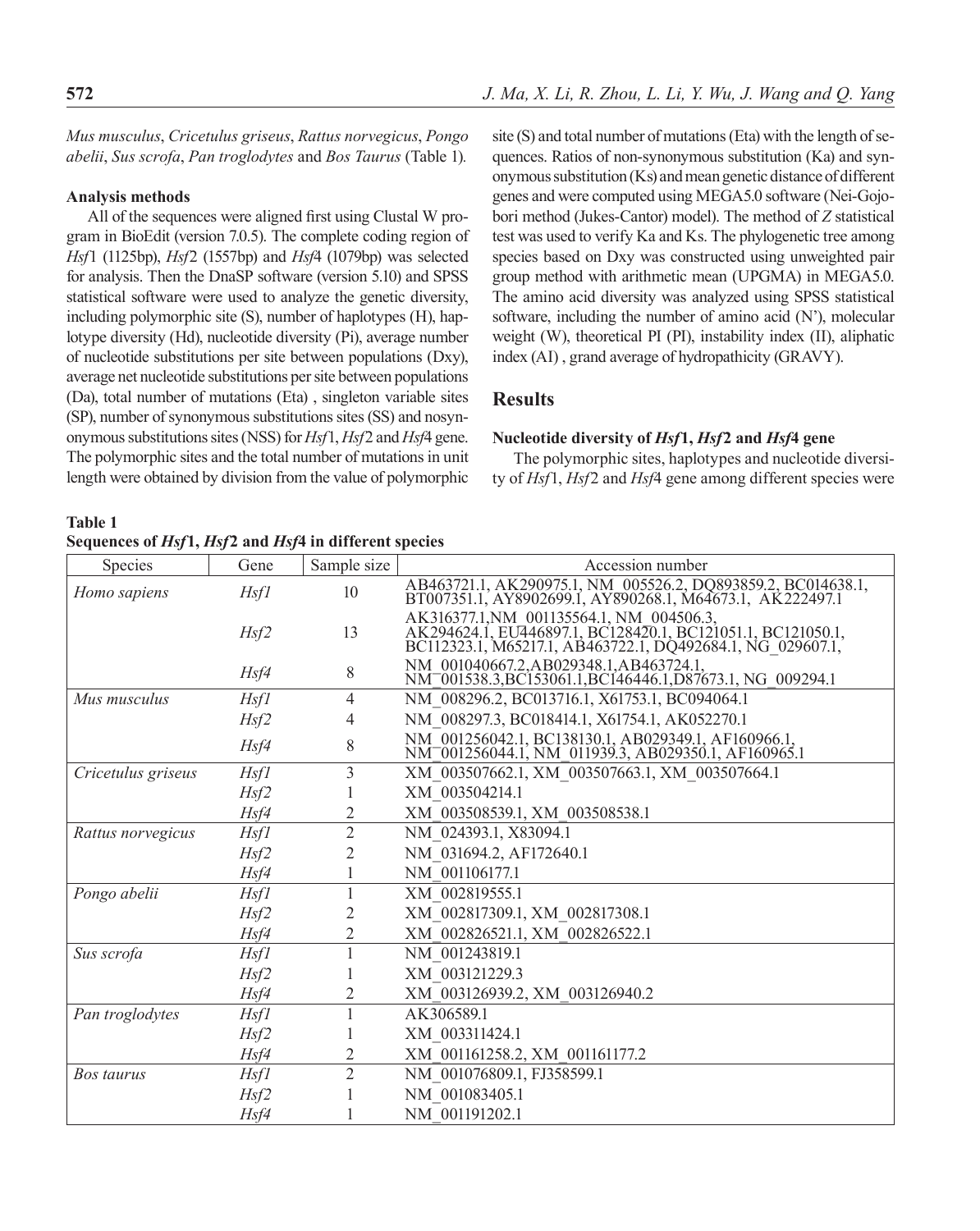shown in Table 2. More nucleotide diversity of *Hsf*4 gene was found than that of *Hsf*1 and *Hsf*2.

#### **Amino acid diversity of HSF1, HSF2 and HSF4 peptide**

The amino acid diversity of HSF1, HSF2 and HSF4 peptide was shown in Table 3, including number of amino acid (N'), molecular weight (W), theoretical PI (PI), instability index (II), aliphatic index (AI) and grand average of hydropathicity (GRAVY) of HSF1, HSF2 and HSF4 peptide. It was obvious that there were significant differences of amino acid diversity among three peptides.

#### **Characteristics of substitution of** *Hsf***1,** *Hsf***2 and** *Hsf***4 gene**

The synonymous substitution rate (Ks), non-synonymous substitution rate (Ka) and the ratios of Ka and Ks (*ω*) of *Hsf*1, *Hsf*2 and *Hsf*4 gene were listed in Table 4. The results of *Z*  statistical test showed that there was significant difference between Ka and Ks for *Hsf*1 gene at 0.01, and for *Hsf*2 and

*Hsf*4 gene at 0.05, indicating the authenticity of ratio of Ka and Ks (*ω*) of *Hsf*1, *Hsf*2 and *Hsf*4 gene.

#### **Genetic differentiation of** *Hsf***1,** *Hsf***2 and** *Hsf***4 among species**

The number of nucleotide substitutions per site between populations (Dxy), the net nucleotide substitutions per site between populations (Da) and the mean genetic distance of *Hsf*1, *Hsf*2 and *Hsf*4 gene was shown in Table 4. We noticed that the *Hsf*4 gene had highest Dxy (0.143), Da (0.130) and mean genetic distance (0.177) among three genes.

#### **Phylogenetic tree of** *Hsf***1,** *Hsf***2 and** *Hsf***4 among species**

The phylogenetic trees based on Dxy of *Hsf*1, *Hsf*2 and *Hsf*4 among species were shown in Figures 1, 2 and 3 respectively. We observed that the similar evolution relationship of *Hsf*1, *Hsf*2 and *Hsf*4 existing among most of species, but the difference of *Hsf*2 was found for *Sus scrofa*, *Bos taurus* and *Cricetulus griseus*.

#### **Table 2**

## **Polymorphic sites and DNA polymorphism in different genes**

| Gene | N  | (bp) | $'$ bp)<br>S(s/ | Eta (Eta<br>$'$ bp) |       | Hd    |
|------|----|------|-----------------|---------------------|-------|-------|
| Hsf1 | 24 | .125 | 0.263           | 0.312               | 0.094 | 0.848 |
| Hsf2 | 25 | 1557 | 0.215           | 0.235               | 0.050 | 0.893 |
| Hsf4 | 26 | 1079 | 0.646           | 0.764               | 0.135 | 0.914 |

N, number of sequences; L, length of sequence; S, number of polymorphic sites in unit length; Eta, total number of mutations in unit length; Pi, nucleotide diversity; Hd, haplotype diversity

### **Table 3**

#### **Amino acid diversity of HSF1, HSF2 and HSF4 peptide**

| Peptide          |                                 |                                                                   | РI                            |                                |                           | <b>GRAVY</b>                  |
|------------------|---------------------------------|-------------------------------------------------------------------|-------------------------------|--------------------------------|---------------------------|-------------------------------|
| HSF1             | 528 13 $\pm$ 28 73 <sup>a</sup> | 57226 34±2910 98 <sup>a</sup>                                     | 5 11 $\pm$ 0 14 <sup>Aa</sup> | 58.82 $\pm$ 4.66 <sup>Aa</sup> | $8075\pm214$ <sup>A</sup> | $0.39 \pm 0.03$ <sup>Aa</sup> |
| HSF <sub>2</sub> |                                 | $54575\pm6355$ <sup>Aa</sup> 61185 10 $\pm$ 6578 87 <sup>Aa</sup> | $478\pm0.20^{Ab}$             | $54.32 \pm 2.33$ <sup>Ab</sup> | $8700\pm201$ <sup>B</sup> | $0.56 \pm 0.03^{\circ}$       |
| HSF4             |                                 | $472.38\pm32.46^{Bb}$ 51023 58 $\pm$ 3439 89 <sup>Bb</sup>        | $579 \pm 0.43^{\rm B}$        | $6571\pm317B$                  | $84.13 \pm 0.80$          | 0 39 $\pm$ 0 04 <sup>Aa</sup> |

N', number of amino acid; W, molecular weight; PI, theoretical PI; II, instability index; AI, aliphatic index; GRAVY, grand average of hydropathicity. The superscripts with different lowercase and capital for corresponding index indicate significant difference at 0.05 and 0.01 level in the same column, respectively.

### **Table 4**

#### **Characteristics of substitution and genetic differentiation of** *Hsf***1,** *Hsf***2 and** *Hsf***4**

| Gene | Ka                   | Κs                 | $^\omega$ | Mean Genetic<br><b>Distance</b> | Average Dxy                     | Average Da                      |
|------|----------------------|--------------------|-----------|---------------------------------|---------------------------------|---------------------------------|
| Hsf1 | 0.118 <sup>a</sup>   | $0.037^{\rm B}$    | 3.189     | 0.105                           | $0.117 \pm 0.051$ <sup>Aa</sup> | $0.116 \pm 0.051$ <sup>Aa</sup> |
| Hsf2 | $0.016^{\rm a}$      | 0.228 <sup>b</sup> | 0.070     | 0.054                           | $0.082 \pm 0.038$ <sup>B</sup>  | $0.081 \pm 0.038$ <sup>B</sup>  |
| Hsf4 | $0.151$ <sup>a</sup> | 0.227 <sup>b</sup> | 0.665     | 0.177                           | $0.143 \pm 0.050$ <sup>Ab</sup> | $0.130 \pm 0.051$ <sup>Aa</sup> |

Dxy, The number of nucleotide substitutions per site between populations; Da, the net nucleotide substitutions per site between populations; ω, ratios of non-synonymous substitution (Ka) and synonymous substitution (Ks) (*ω*=Ka/Ks). The superscripts with different lowercase and capital for average Dxy and Da indicate significant difference at 0.05 and 0.01 in the same column, respectively. The superscripts with different lowercase and capital for Ka and Ks indicate significant differences at 0.05 and 0.01 in the same row, respectively.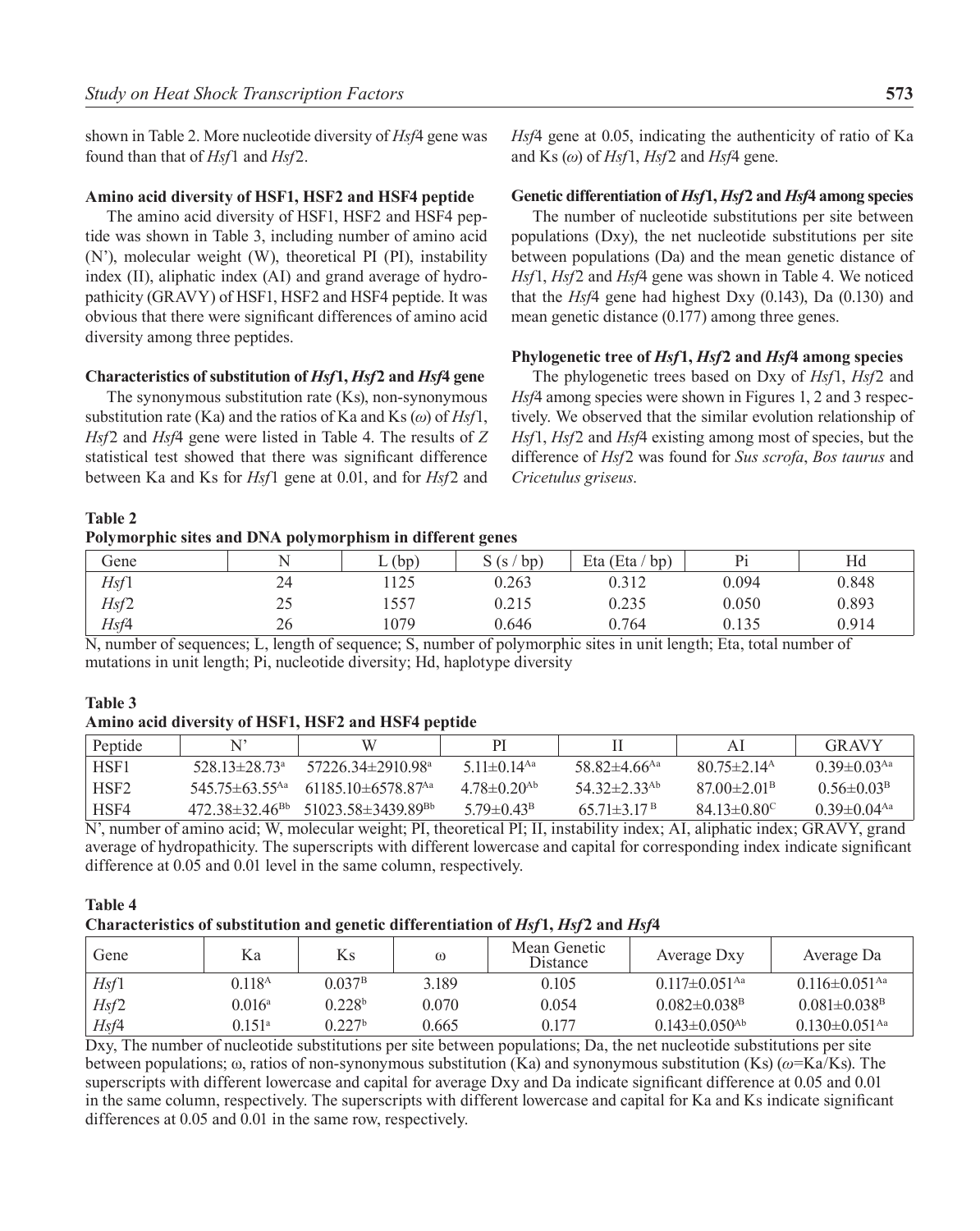# **Discussion**

In this study, a total of 697 polymorphic sites of *Hsf*4 gene were found among different species, and only 296 and 334 for *Hsf*1and *Hsf*2. The number of mutations of *Hsf*1, *Hsf*2 and *Hsf*4 was 351, 365 and 824 respectively. The single polymorphic sites of *Hsf*4 gene (391) was obviously higher than that



**Fig. 1. Phylogenetic tree of** *Hsf***1 among species**



**Fig. 2. Phylogenetic tree of** *Hsf***2 among species**